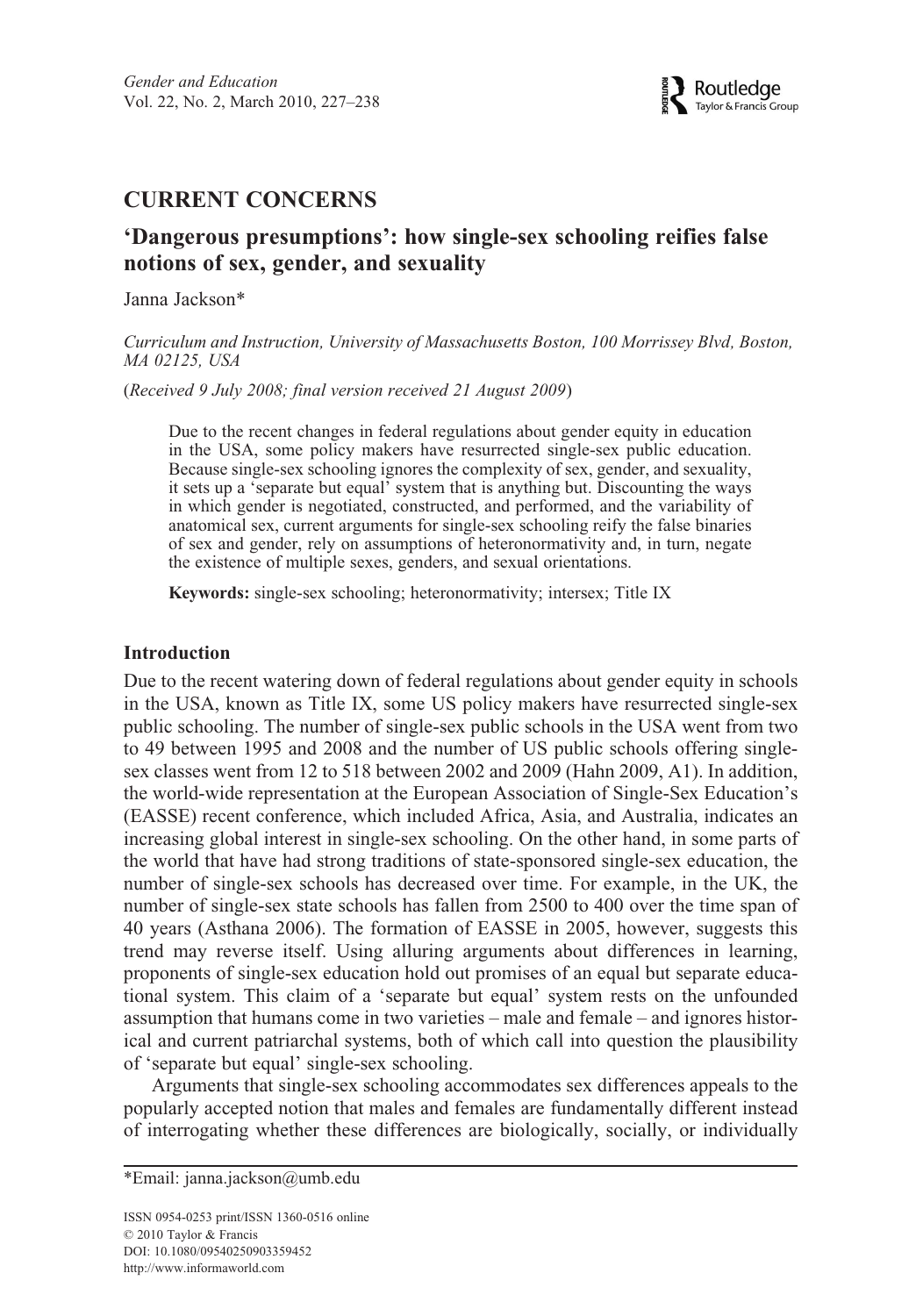constructed, or if they even exist in the first place. In 1975, Maccoby and Jacklin set out to systematically examine the cultural beliefs about differences between males and females. Outside of the ones where they found inconclusive evidence and the ones where they found evidence supporting that males and females are not different, they listed four beliefs they found some evidence for: 'that girls have greater verbal ability than boys', 'that boys excel in visual-spatial ability', 'that boys excel in mathematical ability', and 'that males are more aggressive' (1975, 352–4). In all but one of these, they found that these differences emerged in adolescence, which opens up the possibility that these differences may arise out of children monitoring their own actions to conform to gender norms. Aggression, the one that emerged at the beginning of social play, around two years old, was found to decline in later years, and was found to be situational. These findings led Maccoby and Jacklin to conclude:

Stereotypes are … powerful things … if a generalization about a group of people is believed, whenever a member of that group behaves in the expected way the observer notes it and his belief is confirmed and strengthened; when a member of the group behaves in a way that is not consistent with the observer's expectations, the instance is likely to pass unnoticed, and the observer's generalized belief is protected from disconfirmation. We believe that this well-documented process occurs continually in relation to the expected and perceived behavior of males and females, and results in the perpetuation of myths that would otherwise die out under the impact of negative evidence. (1975, 355)

I would also offer up the possibility that when someone observes someone acting in an unexpected way, that person is labelled as 'an exception to the rule', thus operating to reinforce beliefs and to reify the bifurcation of male and female. Maccoby and Jacklin (1975) also point out several difficulties in evaluating the data. For example, parental self-report or retrospective self-report can be a reflection of gender norms: 'if a parent is asked, "How often does your daughter cry?", the parent may answer 'Not very often, meaning "Not very often *for a girl*"'. The same frequency of behaviour might have been rated 'quite often' for a son, from whom the behaviour was less expected' (1975, 356). Because later research that found no sex differences in several of the categories (Connell 2002) where Maccoby and Jacklin (1975) did find evidence, these concerns may well have been valid and/or these differences could have been snapshots in time that greater social gender equality has ameliorated. Connell points to meta-analyses of sex difference studies to conclude that '*women and men are psychologically very similar*, as groups. We should long ago have been calling this field "sex similarity" research' (2002, 42).

The act of examining differences between males and females itself assumes there is a difference – and presumes there are only two genders and two sexes. As Thurer points out:

Try to recall a survey or psychological instrument that doesn't begin: 'M or F?' It is nearly impossible because a request to indicate one's gender is a conventional feature of almost all standardized forms. We seem to be unable to collect information without automatically requiring a rupture between males and females. So it is hardly surprising that when we tabulate data, we tend to find an absolute difference between genders, not a relative one. It's preordained. Without thinking about it, we organize our knowledge around the sex/gender binary. (2005, 14)

Indeed, when I saw *The Brandon Teena Story*, a movie about an anatomical female who presents as male, I was asked to take a survey about the film which began with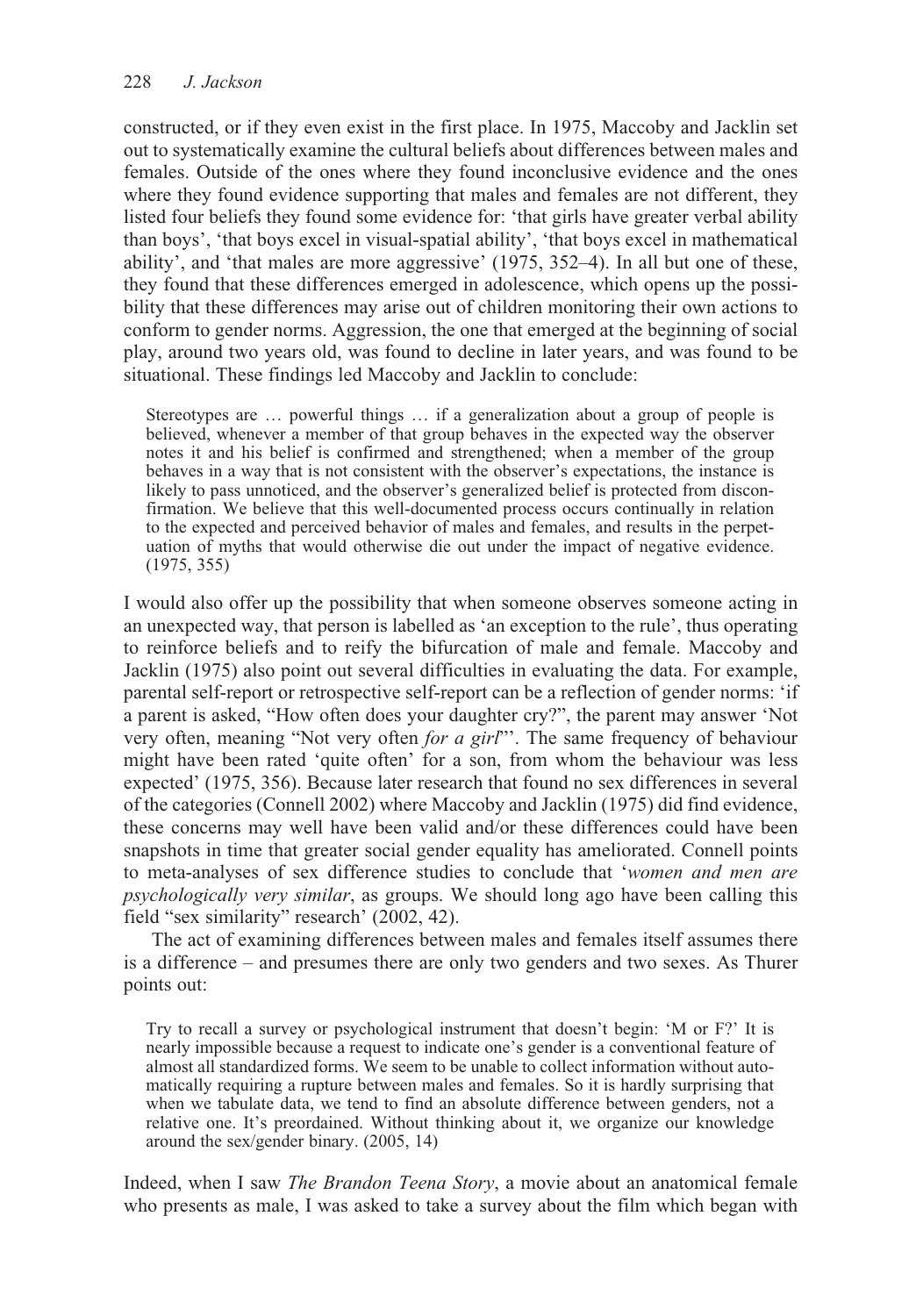the 'M or F' question with no alternative choices. When all you have is a hammer, or an understanding of humans as either male or female, everything you see is a nail. Thurer describes the effect of examining differences instead of similarities:

Most researchers are looking for difference (not sameness) and are therefore apt to find it and exaggerate its importance – like looking for distinguishing characteristics in identical twins, discovering a mole or two, and concluding that the twins are not identical … We too readily infer ... that [men and women] are essentially different, not fundamentally the same. Never mind the fact that, genetically speaking, every human being on the planet is 99.9% identical. (2005, 9)

Under these assumptions, people who act outside of their gender norms are portrayed as a 'problem'.

Many arguments against single-sex schools have been made, such as assertions by the American Civil Liberties Union (ACLU) that single-sex education amounts to discrimination (Mrozowski 2007) and by scientists who point to too many exceptions to the 'rules' about sex differences in learning (Weil 2008), but few question the existence of only two genders, and very few question only two anatomical sexes, to begin with. Even Barnett and Rivers, who debunk assumptions about gender, state 'Of course there are differences between the sexes – how could it be otherwise?' (2004, 13). A deeper examination of gender and biological sex, however, reveals that the assumption that a 'natural order' follows from a biologically determined dimorphic sex that matches gender and then dictates behaviour, including sexual behaviour, breaks down at every point in this chain of thinking (Jagose 1996; Morris 1998; Sedgwick 1990).

In Women's Studies, scholars make a distinction between the sex people are born with and the way people perform their sex, or their gender. Gender, then, can be seen as a 'language, a system of meanings and symbols, along with the rules, privileges, and punishments pertaining to their use  $-$  for power and sexuality' (Wilchins 2000, 35). Some who describe gender as socially constructed believe that anatomical sex is "the biological raw material" [Rubin 1975] that culture transforms into gender' (Corber and Valocchi 2003, 8) and assume that people's anatomical sex matches their gender. Butler, however, argues that 'sex itself is a gendered category' (1990, 7) and that 'sex is not gender's biological foundation, but one of its most powerful effects. The category of sex works to naturalize the binary organization of gender by functioning as the seemingly neutral referent of gendered identity' (Corber and Valocchi 2003, 8). In other words, 'we don't fit the words to the bodies; instead, it is the bodies that must fit the words' (Wilchins 2000, 76). Morris describes gender as 'slippery' (2005, 8), but anatomical sex is slippery as well.

Paetcher, who argues that learning gender can be seen as becoming participants in 'localized communities of practice' (Lave and Wenger 1991), points out that 'how we enact masculinities and femininities changes as we move between groups, between places and spaces, and through time' (Paechter 2003, 541) and Nanda's work examining gender variance around the world attests to the 'cultural construction' (2000, 9) of gender. Anderson (2002) found that elementary children negotiate gender through naming practices, verbal interactions, intertextual references such as metaphors, allusions, and personification, and physical presentation. She uses the metaphor of casting a fishing line to describe how children try out and try on different conceptions of gender. In addition, children not only 'become self-regulating subjects, or subjects who police their own behavior so they will appear "normal"' (Corber and Valocchi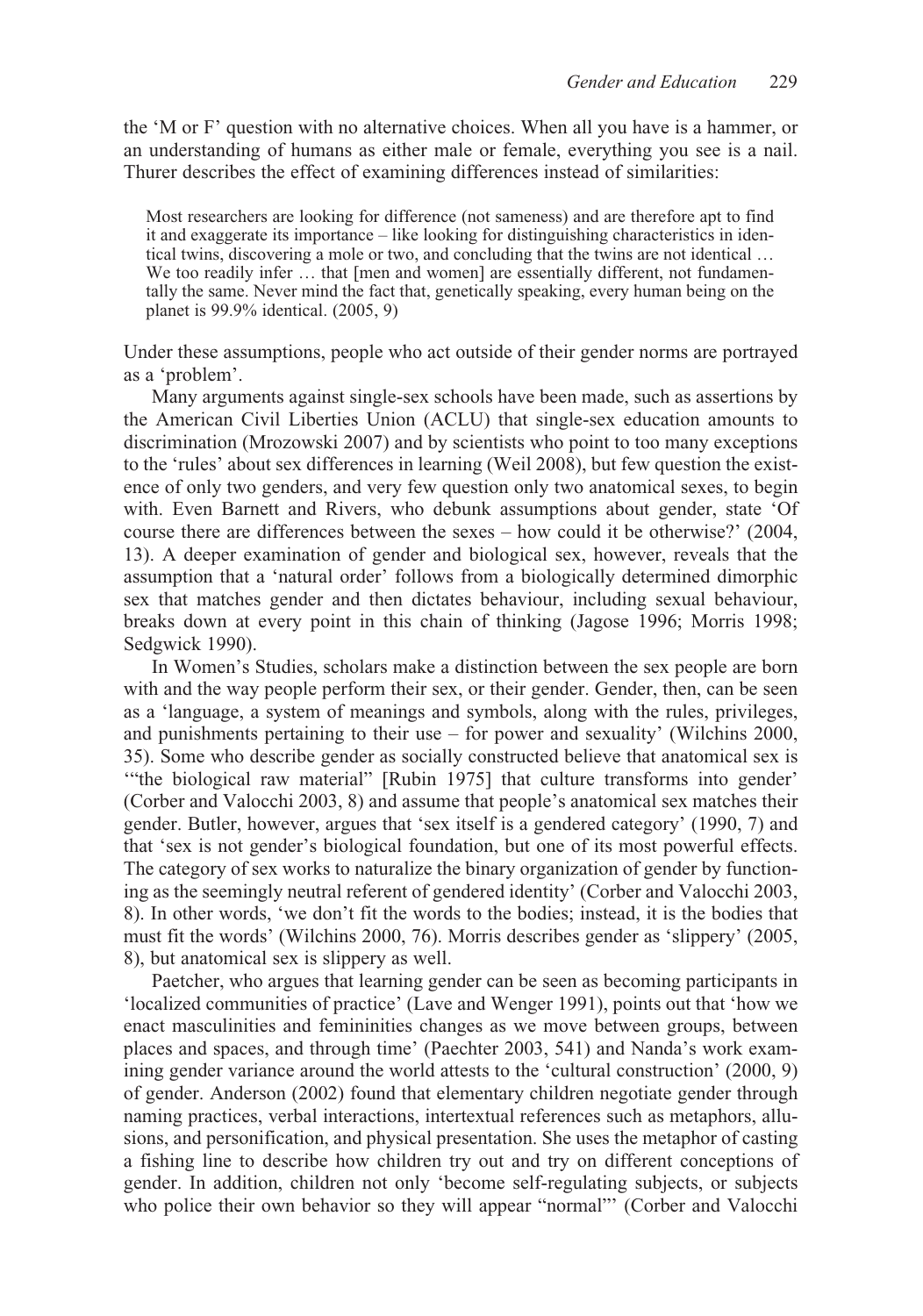2003, 11), but young children are also 'active and knowing agents in this process [of gender construction], engaging in the policing of gender performances of other children (and adults), within rigid boundaries of what is widely considered "appropriate" masculine and feminine behaviours' (Robinson 2005, 19). Connell calls this 'learning gender competence' (2002, 81). What is considered 'appropriate' varies based on a number of factors:

It is crucial to point out that the concept of gender 'performance' is always one enacted within strictly defined cultural boundaries; what counts as a performance of masculinity or femininity is rigidly defined and policed by the sociocultural context of the particular time. Getting one's gender performance right is critical, as individuals run the risk of being ostracized or bullied if they do not conform to what is generally upheld as appropriate boy or girl behaviours. What constitutes the knowledge of what it means to be a boy or a girl is based on the multiple discourses of masculinity and femininity that are culturally and historically available, which intersect with other sites of identity such as 'race', ethnicity, class, sexuality, and so on. (Robinson 2005, 20)

Because people 'mistake the acts for the essence' (Kirsch 2000, 87), they assume gender is an inherent quality instead of negotiated, enacted, and actively constructed. Epstein and Johnson recognise that the social construction of gender is not unidirectional: 'children are both acted upon and are active in making their own meanings', but also point out that 'These processes are charged with emotion, as can be seen from the vehemence with which young children act out gendered and sexualized roles … and stigmatize behavior which runs counter to those expected' (1994, 205). West and Zimmerman (1991) assert that not only do we 'do gender' but gender is also done to us.

The Director of the National Association for Single-Sex Public Education (NASSPE), however, embraces an essentialist assumption of innate differences between males and females: 'Educators in single-sex classes can teach in ways that respect fundamental differences between boys and girls' (Sax, quoted in Farrell 2007, A1). Other proponents have also used this essentialist assumption to support singlesex schooling: '[single-sex schooling] prepare[s] students for the roles they will assume as adults' (Salamone 2003, 120). Ironically, stating that children have to learn how to be men and women implies that sex differences are not innate after all. As more and more evidence reveals, limiting ourselves to two genders, and even to two sexes, is not innate either.

# **Single-sex schooling and intersex, transgender, and gender-bending students**

In the past, when doctors could not readily determine the biological sex of a baby based on its genitalia, steps were taken, sometimes without informing the parents, to surgically assign a definitive sex. Because of the secretive aura surrounding this act, it is impossible to know historically the percentage of the population born as hermaphrodites, but today, doctors recording these instances provide a more accurate picture of what percentage of the population is born as intersex, estimated to be about 1.7% (Fausto-Sterling 2000, 51). This includes not only those whose external genitalia do not present as definitively male or female but also those whose internal organs do not 'match' their external genitalia and those whose chromosomes are neither XX nor XY as well as a number of other situations. Instead of viewing sex as either/or, the range of variation of human sexes is more accurately depicted as a continuum: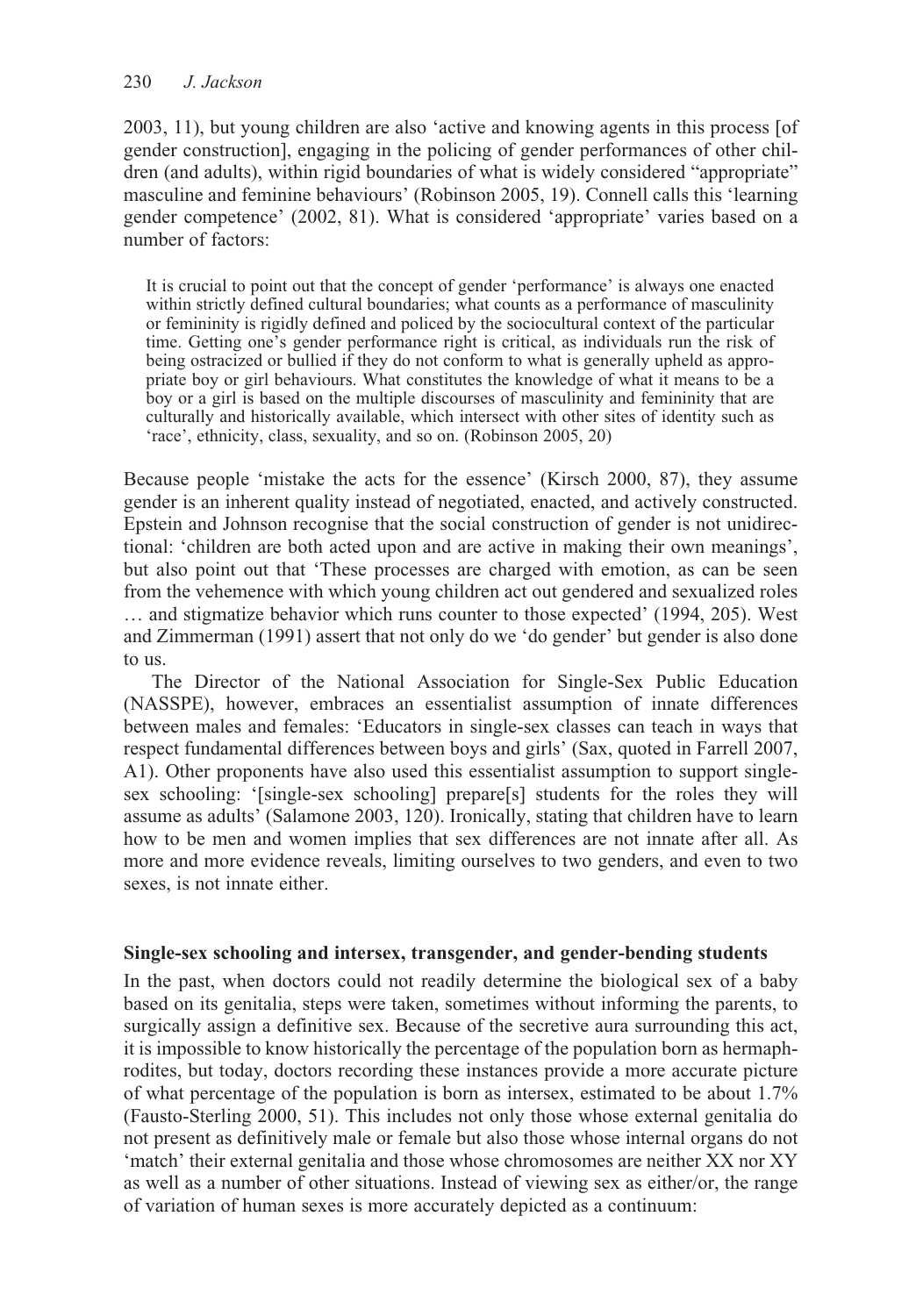Nature doesn't decide where the category of 'male' ends and the category of 'intersex' begins, or where the category of 'intersex' ends and the category of 'female' begins. Humans decide. Humans (today, typically doctors) decide how small a penis has to be, or how unusual a combination of parts has to be, before it counts as intersex. Humans decide whether a person born with XXY chromosomes or XY chromosomes and androgen insensitivity will count as intersex. (Intersex Society of North America 2006, 1)

Because what counts as a standard male or female is subjective, there are no hard and fast numbers regarding the number of intersex individuals, but doctors have difficulty assigning sex in about one in 1500 births, a number Dreger (1998) bases on Fausto-Sterling's work, and 'about one in a hundred births exhibit some anomaly in sex differentiation' (Case 2003, 31). This is significant not only because of the proportion of the population this affects, but also because:

To clearly see discursive power at work, we need bodies at society's margins. Margins are margins because that's where the discourse begins to fray, where whatever paradigm we're in starts to lose its explanatory power and all those inconvenient exceptions begin to cause problems. (Wilchins 2000, 71)

Because of misperceptions regarding the number of humans who do not conform to society's sexed expectations, intersex individuals are seen as 'outliers', 'mistakes', or 'exceptions to the rule', or more often than not, not seen at all.

In addition, a growing number of transgender people live as 'genderqueer', occupying a space that transcends society's binary notions of gender (Nestle, Howell, and Wilchins 2002). Connell argues that 'patriarchal gender arrangements are so difficult to abolish' (2002, 55) because they are embedded in our language; however, youth, including youth who would not fall under the category of transgender, are using language to define their own genders: 'In the middle of fem and butch', 'A tom boy with a princess stuck in side of me', 'andro', 'fem-andrognynous', 'in-between', 'boi', 'birl' (Driver 2007, pp. 41–2). Intersex, transgender, and gender-bending students challenge the assumption of dimorphic anatomical sex and of two genders. Hird (2003) argues that a stable gender identity that adheres to the Western binary system of sex and gender is not a prerequisite for 'mature' relationships, and that accepting one's self and desires may even strengthen them.

As Corber and Valocchi point out, 'The institutional regulation of [transgender and intersex identities] suggests that on some level the dominant society recognizes that there is no natural or biological relationship between sex, gender, and sexuality and that it must vigorously enforce the belief that there is' (2003, 9). This enforcement takes place under the guise of medicine: 'Since the early 1960s, nearly every major city in the United States has had a hospital with a standing team of medical experts who intervene in these cases – through drastic surgical means – a male or female status to intersex infants' (Case 2003, 31). Case also points out that 'The fact that this system for preserving the boundaries of the categories male and female has existed for so long without drawing criticism or scrutiny from any quarter indicates the extreme discomfort that sexual ambiguity excites in our culture' (2003, 31). In other words, 'Accepting gender ambiguity as a natural option would require that physicians also acknowledge that genital ambiguity is "corrected" not because it is threatening to the infant's life but because it is threatening to the infant's culture' (Kessler, quoted by Case 2003, 43). Although both co-educational and single-sex schools tend to fail to recognise the complexities of biological sex and of gender,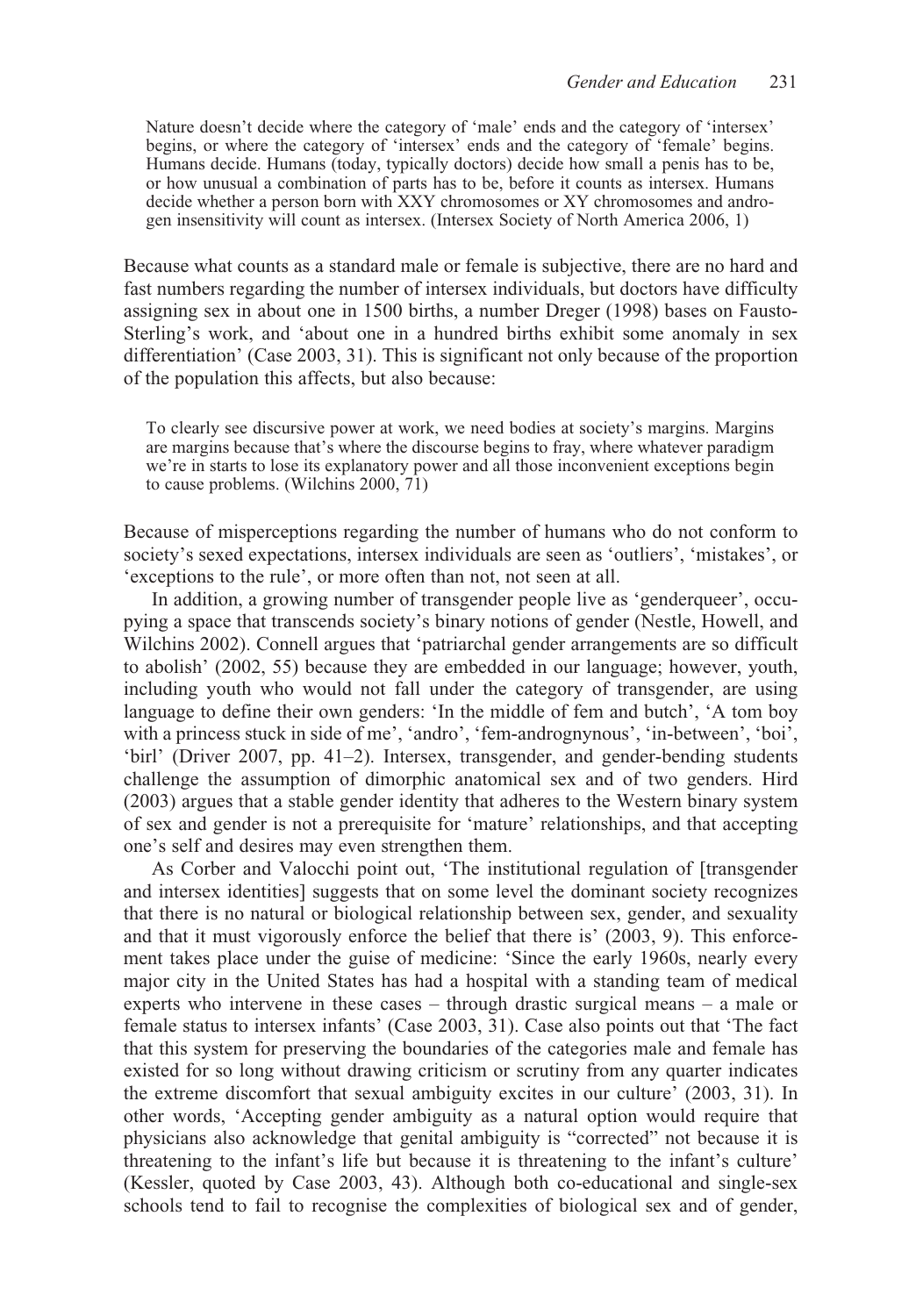those who promote single-sex schooling render intersex, transgender, and genderbending students invisible by institutionalising this blindness.

### **Single-sex schooling and same-sex affection**

Assuming that binary biological sex is 'natural' also lends support to the heteronormativity that pervades our school systems and culture. From the perspective of queer theory, identity is understood not as unitary, fixed and innate, but instead as multiple, fluid and socially constructed, thus 'the singular notion of identity is a misnomer' (Butler 1990, 4). In this sense, Talburt sees queer theory as 'consonant with poststructural, post-modern, and feminist theories that challenge binary constructions of identities' (2000, 3). Queer theorists, postmodernists, and feminist poststructuralists all call into question the depiction of gender genetically unfolding according to a presumed 'natural' division of biological sex, instead acknowledging that people perform gender in a way that shapes and is shaped by people, or, as Morris put it, 'We make ourselves up as we go along' (2005, 9).

Just as homophobia has been used to police gender roles, the notion of two sexes reinforces homophobia. For example, assumptions about the essentialism of gender have recently been used to justify discrimination against gay couples marrying by arguing that all children need a father and a mother. Robinson delineates ways in which young children are heterosexualised – through heterosexual narratives in literature, through discouraging displays of same-sex affection, through the media, through gendering play – as 'experiences of retributions for … transgressions become powerful lessons in which children learn what is acceptable and what is intolerable in terms of their gender performances' (2005, 27). 'It is the presumption of heterosexuality that ascribes bodies as gendered' (Robinson 2005, 21), thus gendering children is, in effect, heterosexualising them as well.

Embedded in many of the arguments for single-sex schooling are statements that expose underlying assumptions of normative heterosexuality, despite that sometimes 'All-boys schools … frequently run into resistance from parents and boys concerned that it could encourage homosexual behavior' (Vazni 2009, A1):

- Teachers say it's … a relief to have a break from the male–female sexual sparks of adolescence while they're trying to discuss Athens and Sparta or Victorian novels. (Meehan quoted in Jones 2007, 6)
- Away from the distraction of trying to attract the other sex, girls are free to define themselves as other than objects of male sexual fantasy. (Meehan 2007, 51)
- 'For the guys, they don't have the pressure of having to compete for the girls' attention as much', said Bobby Gibson, a science teacher at Fox. 'They can just be boys a little longer.' (Farrell 2007, A1)
- Advocates say single-gender classes remove distractions from the opposite sex. (Mrozowski 2007, 1)
- Boys and girls distract each other. Whether this distraction takes the form of dressing to impress the other gender … or sexual harassment, there is no question that distractions exist. (Streitmatter 1999, 36)
- A lot of it is showing off. It's boys with raging hormones who want the girls to pay attention to them. (Crocker-Roberge, quoted in Wertheimer 2009, S1)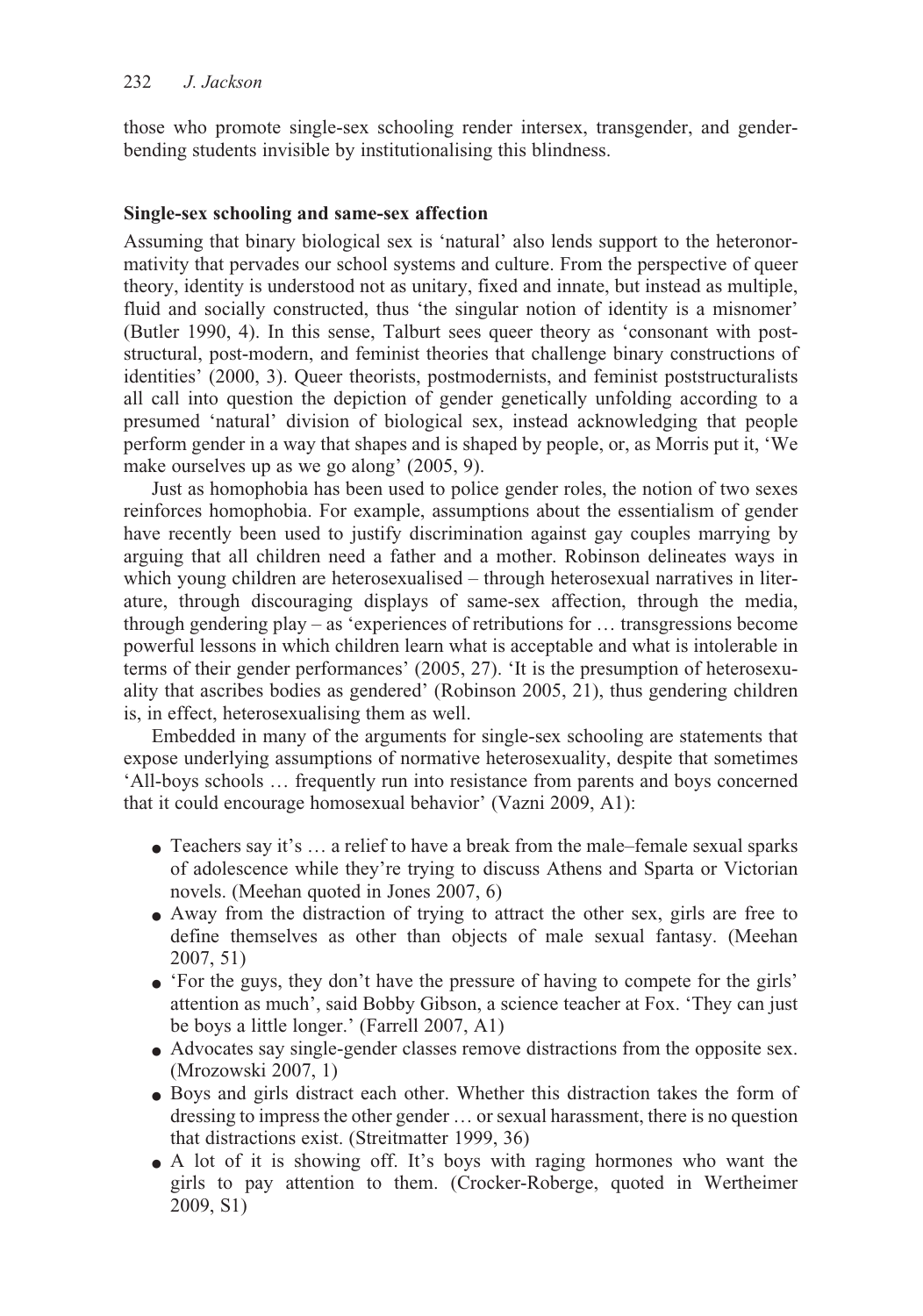More than one advocate for single-sex schooling quotes Coleman's 1961 statement that 'Boys and girls together distract each other. Whether this distraction takes the form of dressing to impress the other gender, competition for teacher time and attention, or sexual harassment, there is no question that distractions exist' (quoted in Herr and Arms 2002, 75).

Parents also buy into these arguments. Based on research by Heather (2002), parents chose single-sex schooling for their daughters largely out of fear: fear of discrimination, fear of harassment, and fear of pregnancy. Parents believed these 'distractions of male behavior' would lead to a 'loss of confidence and decline in grades' (2002, 310). They based these fears on news accounts, their own youth, and stories from their daughters. Heather reports that parents saw these presumed male behaviors, and presumed female responses, as 'natural' and 'accept[ed] the naturalness of sex difference' (2002, 320). Although parents also cited wanting a quality educational experience for their daughters:

The heart of the problem, as parents described it to me, was that adolescent boys and girls had a negative impact on each other's school performance. Girls in particular were easily distracted by sexual attraction and by the peer hierarchy that was headed by boys … Coeducational schools allowed boys to be 'disrespectful' to girls and distract them from their work, and they failed to assist the girls to get good marks or value education. The solution was to remove the girls from the boys. (2002, 314)

Heather coins the term 'gender-proofing' to describe this phenomenon detailed below:

Thus the concerns parents had about discrimination, distraction, and harassment, the interpretation that they placed on their own experiences, their understanding of gender as natural, and of the prerequisites for safety and success, led them to believe that although boys could not be changed very much, their more compliant daughters could, and that through cloistering and building character, a single-sex school would help them to accomplish that change, becoming safe without losing femininity. (2002, 316)

Separating girls from boys based on the assumption that only girls distract boys and vice versa ignores the possibility of boys distracting boys and girls distracting girls – sexually and otherwise. These 'dangerous presumptions' (Galleget of the ACLU, quoted in Salamone 2003, 16) can blind teachers, researchers, and policy makers to the existence of gay and lesbian students. Although co-educational schools can also be blind to queer students, setting up a school situation based on these assumptions can institutionalise this invisibility.

# **Single-sex schooling and learning**

Based on the outmoded notion of two 'opposite' sexes, some advocates for single-sex schooling also make 'dangerous presumptions' about how people learn:

- They get to the advanced work by using girls' natural strength communication. (Meehan, quoted in Jones 2007, 6)
- [Sax] said the hard-wiring of boys' brains lead them to be less comfortable talking about their emotions. (Farrell 2007, A1)
- 'Kids learn differently', [Sax] said, adding that giving parents the chance to put their children into single-sex environments is 'really a matter of social justice'. (Farrell 2007, A1)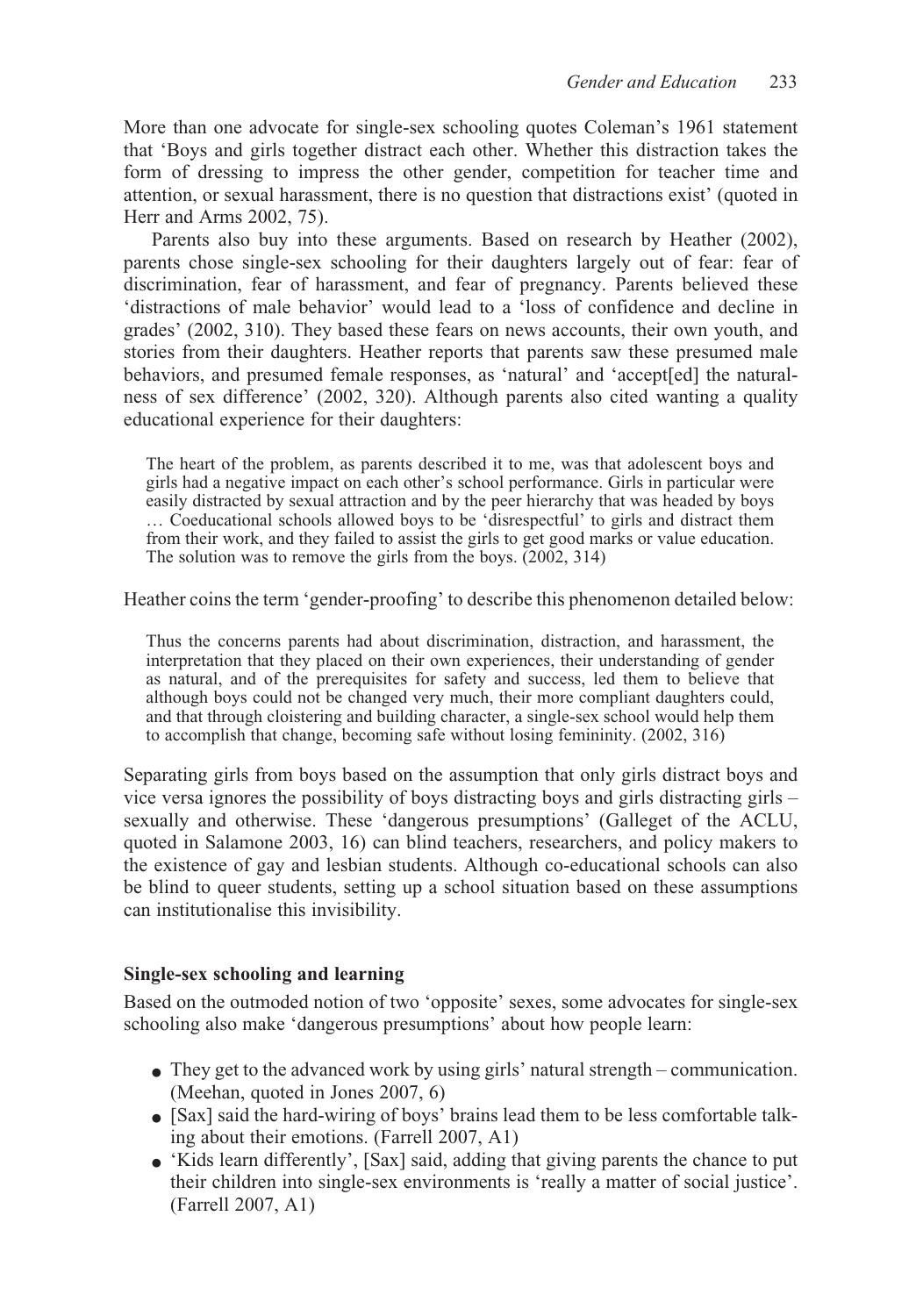• Educators agree that boys and girls learn differently. (Spielhagen 2008, back cover)

Underlying the research cited by proponents of single-sex education that 'shows' males and females learn differently, have competencies in different areas, or develop at different rates, is the assumption that these differences stem from a 'natural' division between male and female which fails to take into account environmental factors and ignores their impact on brain development by using words like 'hard-wired' (Gurian 2006) and 'innate' (Sax 2005). Gurian (2006), who bases his argument that males and females learn differently on brain imaging, does not acknowledge that these snapshots of brain development do not tell the whole story. Recent developments in brain research attest to the plasticity of the brain (Doidge 2007). For example, enculturating males into the world of sports may contribute to greater spatial ability and a more developed area of the brain devoted to spatial ability. If females were raised with the same set of cultural expectations, their brains might develop in the same way.

Despite these arguments being used widely as a selling point for single-sex education, not all proponents of single-sex schooling agree that males and females learn differently. Even Salamone, who helped revise US federal regulations that allowed single-sex public schools to flourish in the USA, points out:

The fact that increased intervention strategies on the part of schools, along with changing attitudes in society, have narrowed the gap favoring boys in math and science indicate that ability in these areas is changeable and not carved in biological stone. (2003, 106)

Currently Salamone regrets that her work has led to an increase in schools based on this type of reasoning: 'As one of the people who let the horse out of the barn, I'm now feeling like I really need to watch that horse … Every time I hear of school officials selling single-sex programs to parents based on brain research, my heart sinks' (Salamone, quoted in Weil 2008, 1). Despite making statements like 'the way girls learn best' (Meehan 2007, 277), Meehan, another advocate for single-sex schooling, also discounts the 'scientific' research attesting to the differences between males and females: 'The question of innate differences is impossible to determine scientifically since boys and girls grow up in a society that treats them differently' (2007, 224). Other researchers, such as Rivers and Barnett (2006), have gone into more detail debunking many of the studies that claim there are biological and cognitive differences in males and females, pointing out small sample sizes or other research studies that contradict the findings that Sax and his proponents tout.

# **Single-sex schooling and interests**

Ironically, Sax makes an assertion that agrees with Rivers and Barnett, and in doing so contradicts other statements he has made, stating 'The big differences between girls and boys are not in ability at all; they are in motivation' (Mrozowski 2007, 5A). But even this argument that males and females are less or more likely to show an interest in various areas ignores the prejudice and social pressures that steer males toward 'hard sciences' and females toward 'nurturing' professions. It also ignores the impact of physical, social, cultural, and familial environments. Tavris (1992) asserts that females are not nurturing because they have the biological potential to be mothers, but rather due to their oppression by men since those who are oppressed learn to be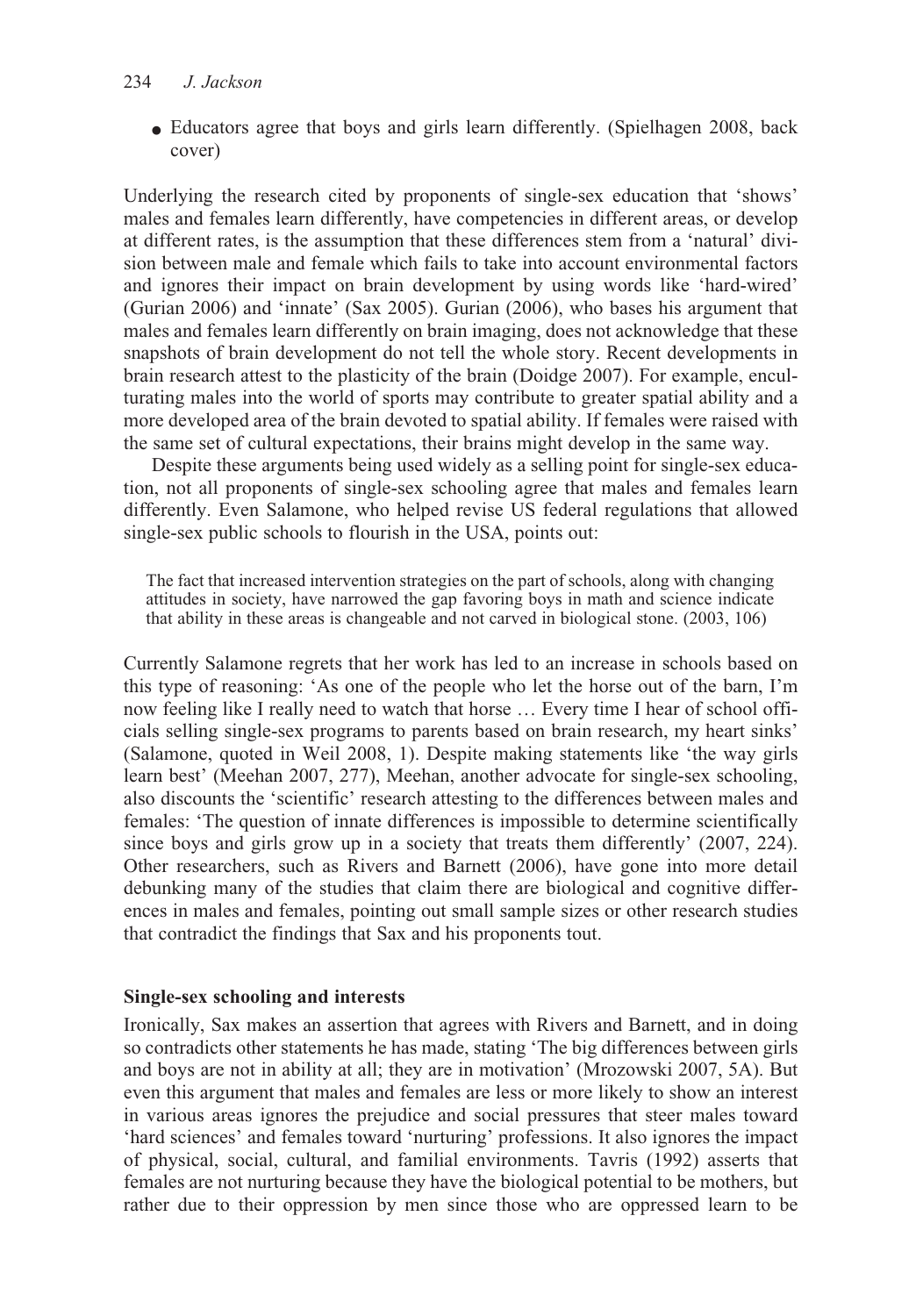sensitive to others' needs in order to survive. On the other hand, oppressors have no survival need to pay attention to the needs of anyone else but themselves.

The argument that males and females have different interests also discounts students who are interested in areas not traditionally associated with members of their sex. Some of the news articles on single-sex schooling reveal that these presumptions do influence how teachers teach in single-sex settings. Farrell (2007) quotes one teacher who stated she could teach stories with female heroines to her female students, but this fails to recognise that it may be even more important for males to read stories with female heroines. One middle-school student in a single-sex class wrote that she 'think[s] the discussions are more centered on female topics that don't necessarily interest her. She doesn't want to talk about lip gloss' (Scott, quoted in Wertheimer 2009, S1). Assuming that one gender prefers certain activities excludes and precludes students from exploring all of their interests and risks presenting students with a more stereotypical view of gender. As Sadker points out, 'Kids are more than their gender' (quoted in Farrell 2007, A1). Making biological sex a point of division, though, leads people to categorise each other in that way. By assuming biological sex is binary and that people's interests and proclivities are rooted in this presumed dualism, single-sex education can exacerbate societal differences.

Although Sax (2005) recognises that not all males like trucks and not all females like dolls, an examination of his arguments for single-sex schooling reveal the dangers that lie in tying children's interests to their gender identity. Despite his claim that 'Every statement I make about sex differences will be supported by good science published in peer-reviewed journals' (2005, 7), he includes unsupported statistics that are not even foot- or end-noted such as 'one of those 10 percent of boys who are highly risk-averse' (2005, 156). He attacks books based on 'authors' personal beliefs or political agendas' (2005, 7), yet his own description of non-traditional males and females reveals a bias of his own. He suggests that a male's 'anomalous' behaviour is caused by mothers giving in to their sons' needs too much, even citing an example of a mother who allowed her son to breastfeed too long, according to Sax. On the other hand, he depicts females who are 'anomalous' as more well-adjusted without acknowledging that society values 'male' characteristics over 'female' ones. He even goes so far as suggesting 'dare training' for females to make them more like males, but does not suggest any analogous training for males. Instead, he pathologises males who 'behave like girls' and praises females who 'behave like boys'. Because our society still privileges traditionally 'male' behaviours over 'female' behaviours, single-sex schooling sets out on a path that is separate and already unequal.

#### **Concluding thoughts**

A closer examination of studies on single-sex education reveals that it is impossible to separate out other factors that may contribute to student success. Salamone concedes 'anyone familiar with education research methods would agree that all the conditions for a valid, reliable, and useful comparative study simply do not exist here' (2003, 9) because the populations of single-sex schools are voluntary, the schools are academically rigorous, and the schools have selection criteria. In addition, she points out:

There is no definitive way to tell whether any differences in outcomes are the direct result of gender organization or merely the effect of background differences between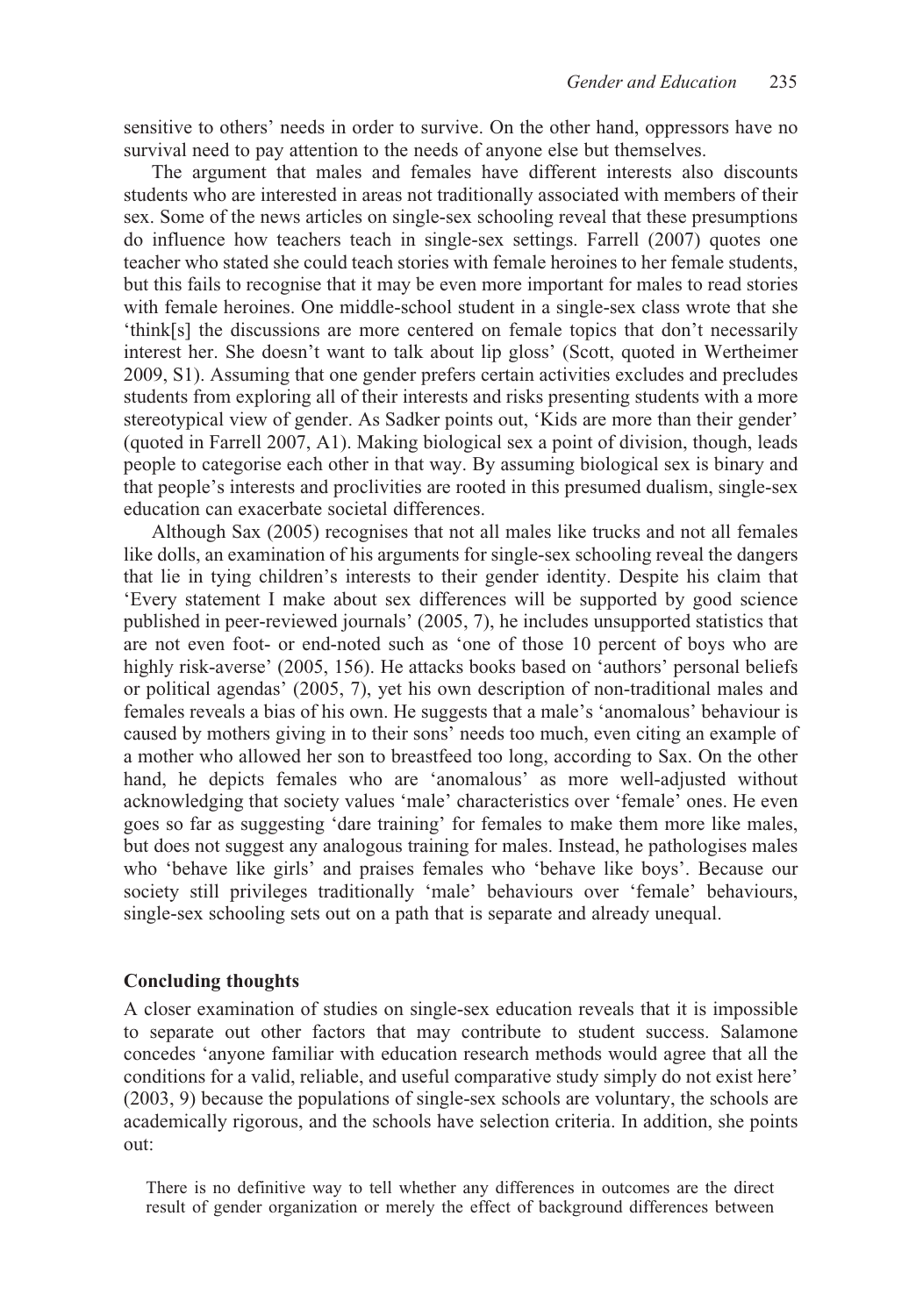student populations. Are the students who choose to attend these schools simply more motivated or academically inclined? Do their families hold higher aspirations for their daughters' success? Even if these factors could be controlled statistically, there is no way to account for a host of institutional features that inevitably affect learning. Schools differ from each other in subtle and not so subtle ways that are not quantifiable, from their curriculum to the instructional materials and approaches used, to their educational philosophy, academic expectations, teacher experience, and overall climate. (Salamone 2003, 9)

In describing the success of one single-sex school, the principal inadvertently lets it slip that the success may not be due to the school being single-sex: 'She ce the college's prep program and uniforms were introduced, discipline has improved and attendance skyrocketed' (Mrozowski 2007, 5A). By their very nature, statistics that tout the success of single-sex schools lack reliability and validity. Perhaps any success of a  $\frac{\sin\theta}{\csc^2\theta}$ -sex school has more to do with changing traditional school structures that impede learning or the increase in interest due to using a novel approach.

The diversity within genders and of genders and the diversity of anatom cal sexes rend<sub>ers</sub> assumptions behind single-sex education overly simplistic and limiting. Although humans negotiate, construct, and perform their own gender, or Butler might say that gender performs people (Thurer 2005, 147), the reality is that people who are labelled males and people who are labelled females are socialised to  $ac$  differently and to see each other as different. Sadker points out that a danger of single-sex classes for males is that it could lead to engendering misogynistic attitudes  $\ell$  dited in Farrell 2007). One way to overcome sexism and homophobia is through *interaction* among all genders in order to disprove the stereotypes. Streitmatter, though, points out that:

The concept of equity as the basis for remedy of gender inequities in schools suggests that what is fair is not necessarily equal. Simply removing barriers of access to females does not address the issues of inequitable treatment once they are admitted, nor does it constitute a means of restructuring the existing culture of schools and classrooms, which would be required in order to make schools truly inclusive. Public coeducational schools are Euro-male centric cultures, and until this is no longer the case, females as a group represent a subculture and continue to be marginalized. (1999, 121)

It is true that co-education has not erased the sexism in our public/state-owned schools but that does not mean single-sex education is the answer. As Campbell and Sanders point out, 'The obvious difficulty with sex segregation as a solution to [sexual harassment] is that the *real* problems are simply avoided' (2002, 40) and that

by removing the girls rather than dealing with the issues of classroom misbehavior and disrespect that are creating the problem in the first place, we are assuming a stereotyped view of girls as gentle, weak creatures who cannot handle the rough environment of the real world. (2002, 40)

Heather's study lends credence to single-sex schooling sending this message as she found that parents who chose single-sex schooling for their daughters 'believed [their daughters] to be more in need of protection than boys' (2002, 319). Co-education needs to do the hard work of making schools places where people of all genders can achieve their highest potential. Campbell and Sanders (2002) express concern that public single-sex schools will draw the voices of parents concerned about education for females away from co-educational public schools, essentially letting co-educational public schools off the hook for doing this hard work.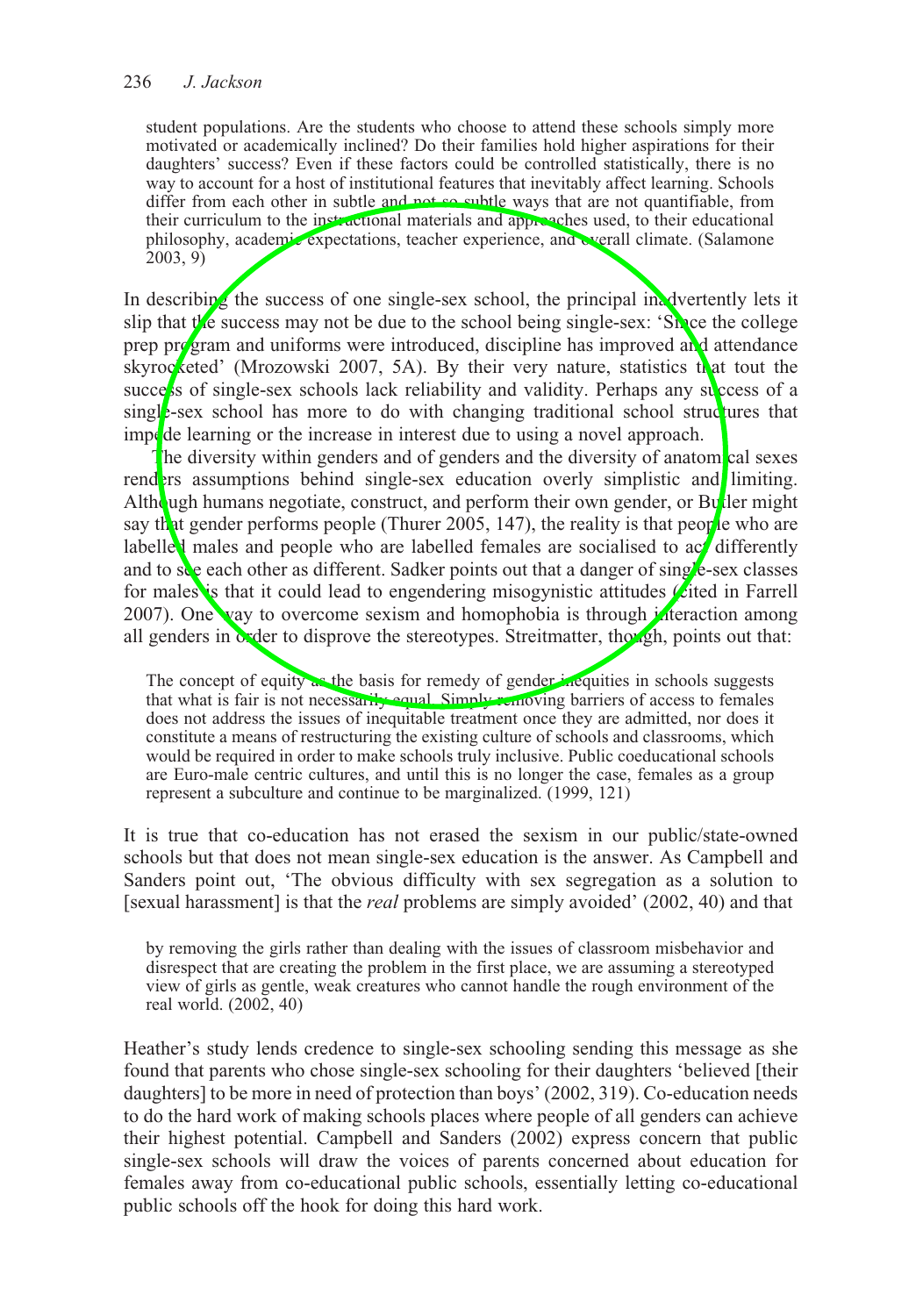Single-sex schooling reifies the false binaries of sex and gender, relies on assumptions of heteronormativity and, in turn, negates the existence of multiple sexes, genders, and sexual orientations. In a world of ever-increasing visibility of gender diversity and exploration of the complexity of human sex and sexuality, single-sex schooling is an anachronism – one that has the potential to take us back to a time when females and males who behaved outside gender norms were perceived as 'problems' instead of as people.

### **References**

- Anderson, D. 2002. Casting and recasting gender: Children constituting social identities through literacy practices. *Research in the Teaching of English* 36: 391–427.
- Asthana, A. 2006. Single-sex schools no benefit for girls. *The Guardian,* June 25, p. 1. [Electronic version]
- Barnett, R., and Rivers, C. 2004. *Same difference: How gender myths are hurting our relationships, our children, and our jobs.* New York: Basic Books.
- Butler, J. 1990. *Gender trouble: Feminism and the subversion of identity.* New York: Routledge.
- Campbell, P., and J. Sanders. 2002. Challenging the system: Assumptions and data behind the push for single-sex schooling. In *Gender in policy and practice: Perspectives on singlesex and coeducational schooling,* ed. A. Datnow and L. Hubbard, 31–46. New York: RoutledgeFalmer.
- Case, C. 2003. Hermaphrodites with attitude: Mapping the emergence of intersex political activism. In *Queer studies: An interdisciplinary reader,* R. Corber and S. Valocchi, 31–45. Malden, MA: Blackwell Publishing.
- Connell, R.W. 2002. *Gender.* Cambridge: Polity Press.
- Corber, R., and S. Valocchi. 2003. Introduction. In *Queer studies: An interdisciplinary reader,* R. Corber and S. Valocchi, 1–17. Malden, MA: Blackwell Publishing.
- Doidge, N. 2007. *The brain that changes itself: Stories of personal triumphs from the frontiers of brain science.* New York: Viking.
- Dreger, A.D. 1998. Ambiguous sex or ambivalent medicine? *The Hastings Center Report* 28, no. 3: 24–35. [Electronic version]
- Driver, S. 2007. *Queer girls and popular culture: Reading, resisting, and creating media.* New York: Peter Lang.
- Epstein, D., and R. Johnson. 1994. On the straight and narrow: The heterosexual presumption, homophobias, and schools. In *Challenging lesbian and gay inequalities in education,* ed. D. Epstein, 197–230. Buckingham, UK: Open University Press.
- Farrell, J. 2007. Class divide: Single-sex schoolrooms take off. *Hartford Courant,* June 12. [Electronic version]
- Fausto-Sterling, A. 2000. *Sexing the body.* New York: Basic Books.
- Gurian, M. 2006. Learning and gender. *The American School Board Journal* 193, no. 10: 19–22. [Electronic version]
- Hahn, V. 2009. Dividing boys, girls grows exponentially. *St. Louis Dispatch,* February 20, p. A1.
- Heather, B. 2002. Constructions of gender in parents choice of a single-sex school for their daughters. In *Gender in policy and practice: Perspectives on single-sex and coeducational schooling,* ed. A. Datnow and L. Hubbard, 304–22. New York: RoutledgeFalmer.
- Herr, K., and E. Arms. 2002. The intersection of educational reforms: Single-gender academies in a public middle school. In *Gender in policy and practice: Perspectives on single-sex and coeducational schooling,* ed. A. Datnow and L. Hubbard, 74–89. New York: RoutledgeFalmer.
- Hird, M. 2003. Considerations for a psychoanalytic theory of gender identity and sexual desire: The case of intersex. *Signs* 28: 1067–92.
- Intersex Society of North America. 2006. What is intersex? http://www.isna.org/faq/ what\_is\_intersex (accessed May 28, 2008).
- Jagose, A. 1996. *Queer theory: An introduction.* New York: New York University Press.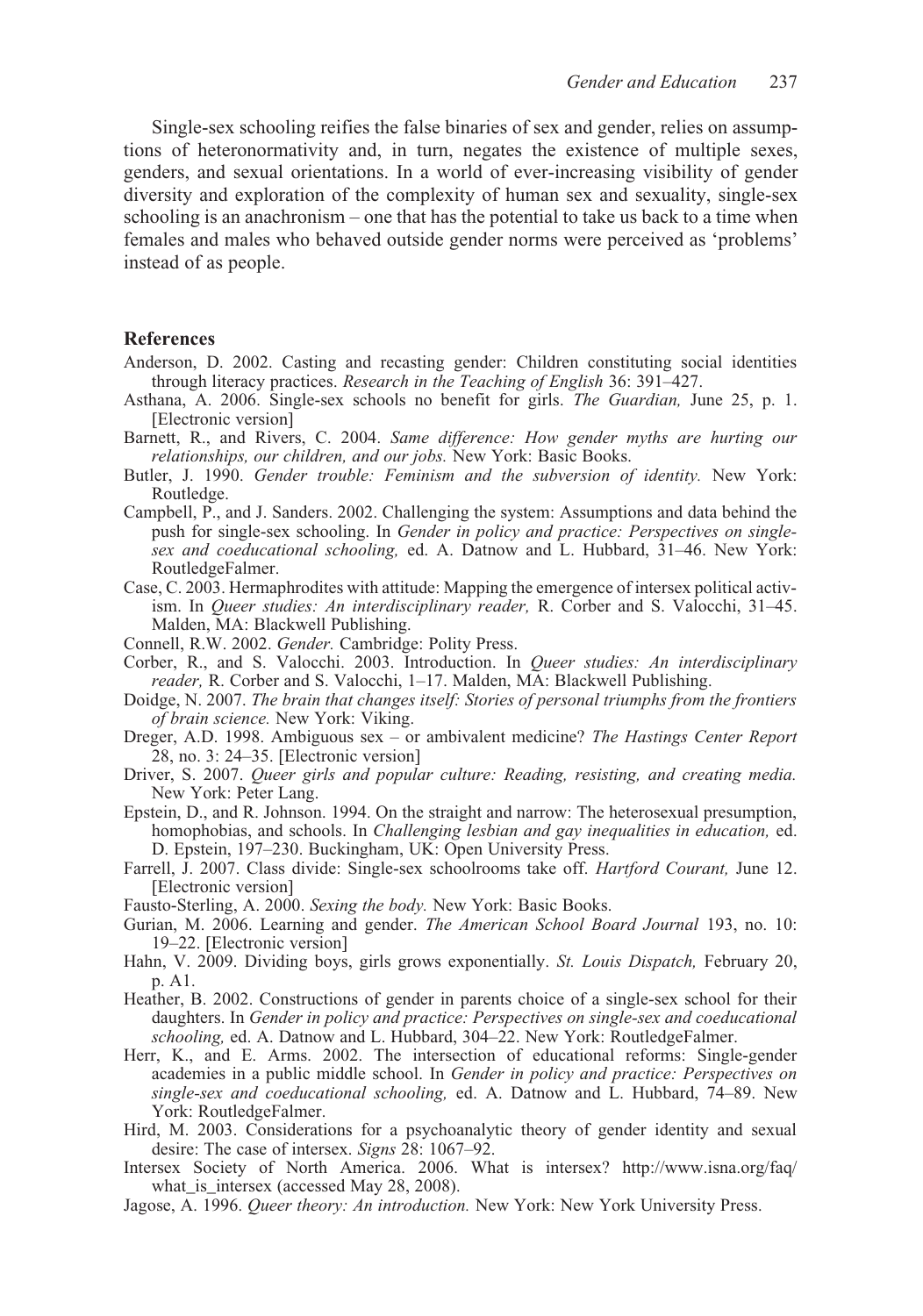- Jones, A. 2007, June 12. A school of their own. *Teacher Magazine,* 6. [Electronic version] Kirsch, M. 2000. *Queer theory and social change.* London: Routledge.
- Lave, J., and E. Wenger. 1991. *Situated Learning. Legitimate peripheral participation.* Cambridge: Cambridge University Press.
- Maccoby, E., and C. Jacklin. 1975. *The psychology of sex differences.* Stanford, CA: Stanford University Press.
- Meehan, D. 2007. *Learning like a girl: Educating our daughters in schools of their own.* New York: Public Affairs.
- Morris, M. 1998. Unresting the curriculum: Queer projects, queer imaginings. In *Queer theory in education,* ed. W. Pinar, 275–86. Mahwah, NJ: Erlbaum Associates.
- Morris, M. 2005. Queer life and school culture: Troubling genders. *Multicultural Education* 12, no. 1: 8–13.
- Mrozowski, J. 2007, November 13. Single-sex schools make comeback. *The Detroit News.* [Electronic version]
- Nanda, S. 2000. *Gender diversity: Crosscultural variations.* Long Grove, IL: Waveland Press.
- Nestle, J., C. Howell, and R. Wilchins. 2002. *Gender queer. Voices from beyond the sexual binary.* New York: Alyson Books.
- Paechter, C. 2003. Learning masculinities and femininities: Power/knowledge and legitimate peripheral participation. *Womens International Studies Forum* 26: 541–52.
- Rivers, C., and R. Barnett. 2006. Against single-sex public schools. *L.A. Times,* October 2. [Electronic version]
- Robinson, K. 2005. Queerying gender: Heteronormativity in early childhood education. *Australian Journal of Early Childhood* 30, no. 2: 19–28.
- Salamone, R. 2003. *Same, different, equal: Rethinking single-sex schooling.* New Haven, CT: Yale University Press.
- Sax, L. 2005. *Why gender matters: What parents and teachers need to know about the emerging science of sex differences.* New York: Doubleday.
- Sedgwick, E. 1990. *Epistemology of the closet.* Durham, NC: Duke University Press.
- Spielhagen, F. 2008. *Debating single-sex education: Separate and equal?* Lanham, MD: Rowman and Littlefield.
- Streitmatter, J. 1999. *For girls only: Making a case for single-sex schooling.* Albany: State University of New York Press.
- Talburt, S. 2000. Introduction: Some contradictions and possibilities in *Thinking Queer.* In *Thinking queer: Sexuality, culture, and education,* ed. S. Talburt and S. Steinberg, 3–14. New York: Peter Lang.
- Tavris, C. 1992. *The mismeasure of woman: Why women are not the better sex, the inferior sex, or the opposite sex.* New York: Simon and Schuster.
- Thurer, S. 2005. *The end of gender: A psychological autopsy.* New York: Routledge.
- Vaznis, J. 2009. In Detroit, a lesson in same-sex schools: Boston officials seek approval for separate academies. *Boston Globe,* January 2, p. A1. [Electronic version]
- Weil, E. 2008. Teaching boys and girls separately. *New York Times,* March 2. [Electronic version]
- Wertheimer, L. 2009. Single-sex classes raise hope, doubt in Lawrence. *Boston Globe,* March 3, p. S1. [Electronic version]
- West, C., and D. Zimmerman. 1991. Doing gender. In *The social construction of gender,* ed. J. Lorber and S. Farrell, 13–37. London: Sage.
- Wilchins, R. 2000. *Queer theory gender theory: An instant primer.* Boston: Alyson Books.